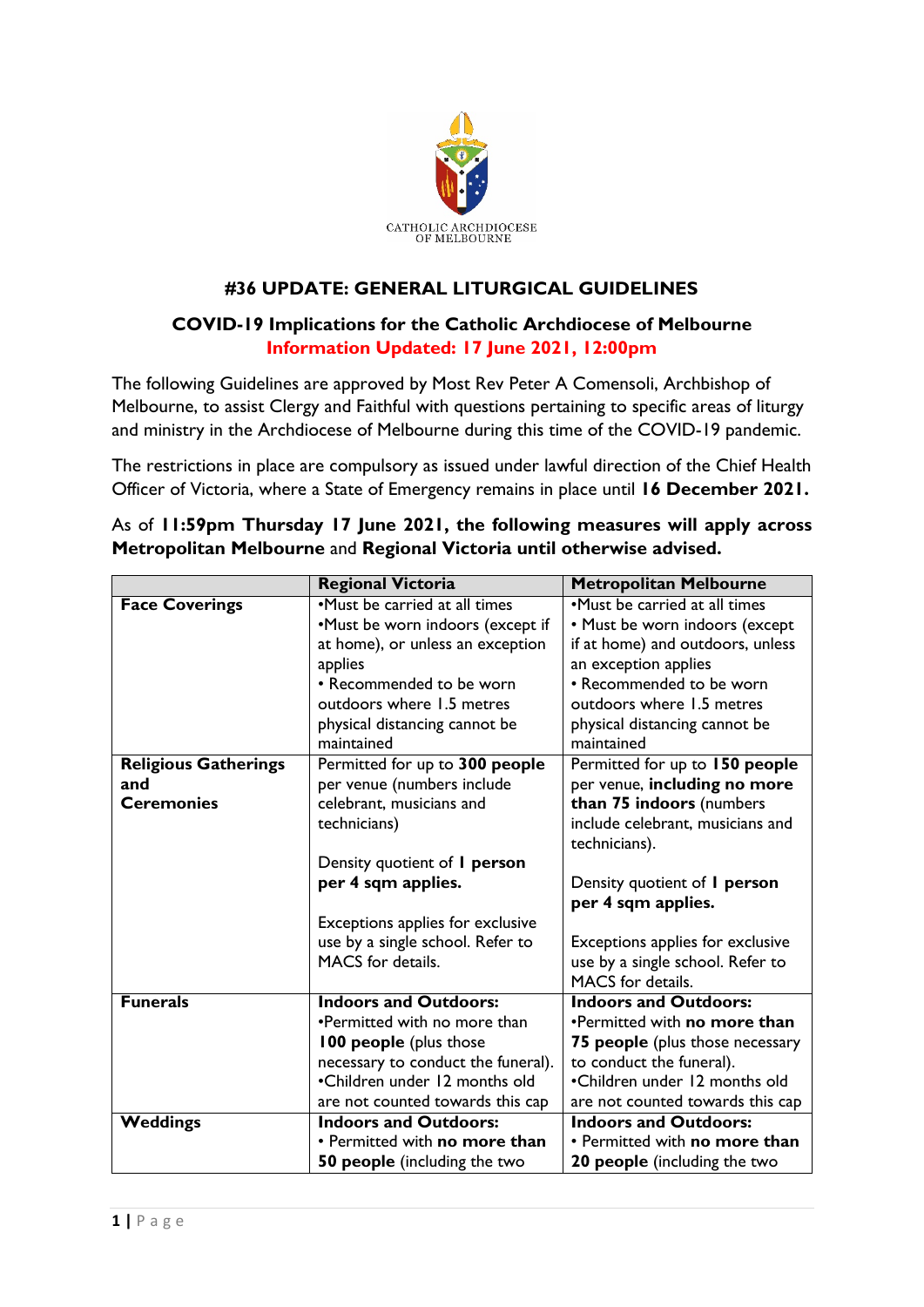|                               | persons being married, celebrant,                | persons being married, celebrant, |
|-------------------------------|--------------------------------------------------|-----------------------------------|
|                               | two witnesses)                                   | two witnesses)                    |
|                               | • These settings apply to any                    | • These settings apply to any     |
|                               | venue in which a wedding is held,                | venue in which a wedding is held, |
|                               | except for private residences                    | except for private residences     |
|                               | where private gathering limits                   | where private gathering limits    |
|                               | apply                                            | apply                             |
| Social gatherings,            | Can leave home for any                           | Can leave home for any            |
| visitors and leaving          | reason.                                          | reason.                           |
| home                          |                                                  |                                   |
|                               | Movement between Metropolitan                    | Intra-state travel:               |
|                               |                                                  | Removal of 25km travel limit.     |
|                               | Melbourne and Regional Victoria<br>unrestricted. |                                   |
|                               |                                                  | Movement between                  |
|                               |                                                  | Metropolitan Melbourne and        |
|                               |                                                  | Regional Victoria unrestricted.   |
|                               |                                                  |                                   |
| <b>Private Gatherings in</b>  | Limited to 5 adults per day                      | Limited to 2 adults per day       |
| the home                      | together or separately                           | together or separately            |
|                               | (dependants of visiting adults                   | (dependants of visiting adults    |
|                               | excluded from cap).                              | excluded from cap).               |
| <b>Public Gatherings</b>      | Permitted for up to 50 people.                   | Permitted for up to 20 people.    |
| (park, beach etc)             |                                                  |                                   |
|                               |                                                  |                                   |
|                               |                                                  |                                   |
| <b>Care Facility Visitors</b> | No visitors permitted into aged                  | No visitors permitted into aged   |
|                               | care or other care facility settings             | care or other care facility       |
|                               | except for end-of-life reasons and               | settings except for end-of-life   |
|                               | permitted purposes only.                         | reasons and permitted purposes    |
|                               |                                                  | only.                             |
| <b>Hospital Visitors</b>      | No visitors permitted into aged                  | No visitors permitted into aged   |
|                               | care or other care facility settings             | care or other care facility       |
|                               | except for end-of-life reasons                   | settings except for end-of-life   |
|                               | and permitted purposes only; as a                | reasons and permitted purposes    |
|                               | support partner for birth, or a                  | only; as a support partner for    |
|                               | parent to accompany a child.                     | birth, or a parent to accompany   |
|                               |                                                  | a child.                          |
| Work                          | If you can work from home, you                   | If you can work from home, you    |
|                               | should continue doing so. Capped                 | should continue doing so Capped   |
|                               | at 75%, or up to 30 people if total              | at 50%, or up to 20 people if     |
|                               | workplace is 40 or less.                         | total workplace is 40 or less.    |
| <b>QR Contact tracing</b>     | 15-min threshold removed.                        | 15-min threshold removed.         |
|                               | All venue attendees must register                | All venue attendees must          |

Under no circumstances should anyone awaiting a COVID-19 test verification, including Clergy (even without presenting symptoms) attend a church or parish setting until a diagnosis is confirmed. Additionally, under no circumstances should anyone attend who is closely connected to people who are awaiting test results or who have tested positive.

## **VICTORIA**

We welcome the opening up of our places of worship and opportunities for gathering, but remain mindful and respectful that many in our community remain feeling cautious and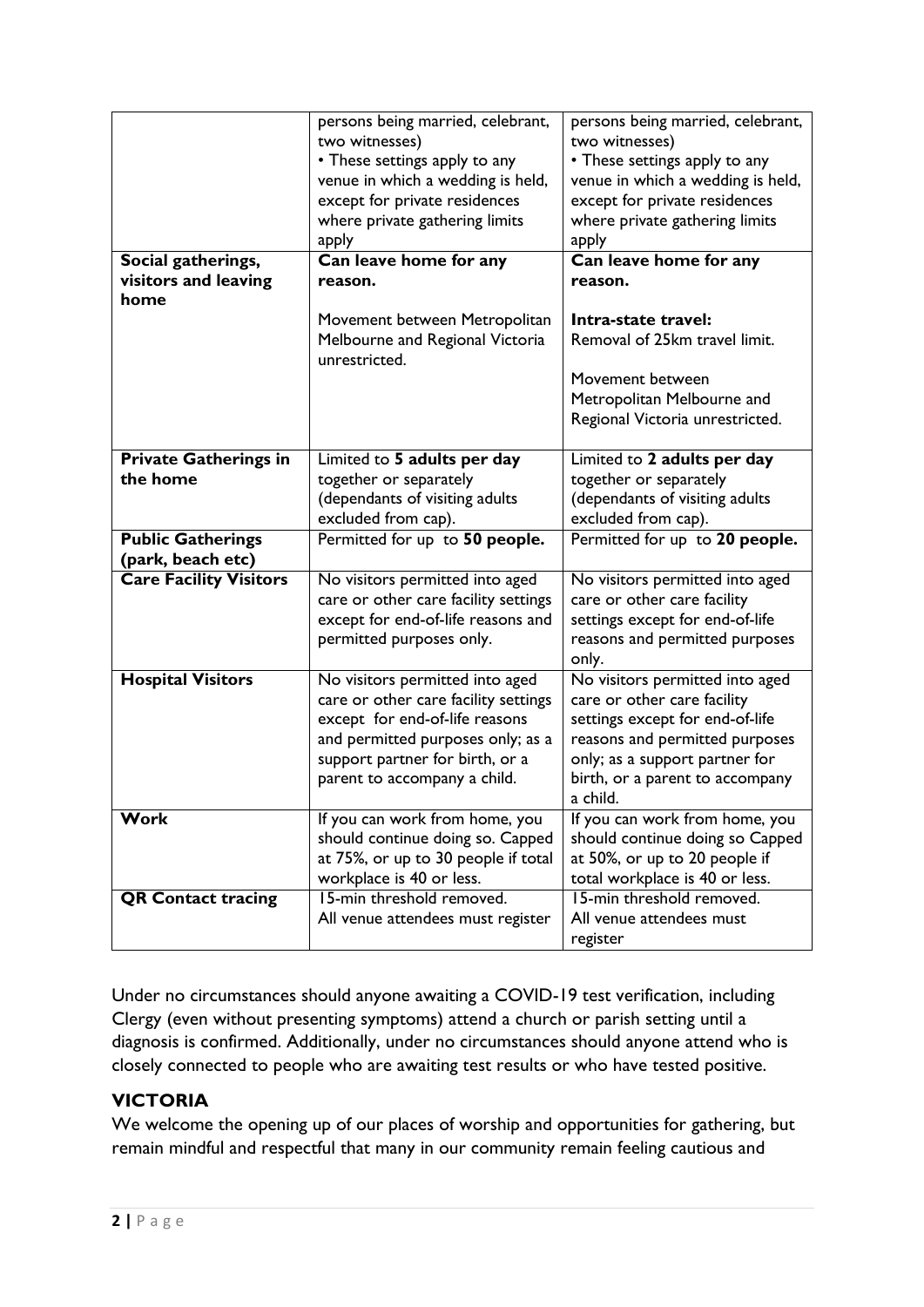anxious, and that density quotients will prevent our full communities gathering as they would wish.

For the time being, all Catholics in Melbourne continue to be dispensed from the obligation to attend Sunday Mass until further directed by the Archbishop. We continue to carry the happy obligation to keep Sunday holy, whether we can attend Mass or not, and can do so by any kind of prayer with members of our household and parish, reading holy scripture, and encouraging one another in our faith. Prayerfully watching an online Mass continues to be a great source of comfort on Sundays.

Where applicable, the following Liturgical Guidelines will apply noting the difference in allowances between Metropolitan Melbourne and Regional Victoria

| <b>Places of</b>   |                                                                      |
|--------------------|----------------------------------------------------------------------|
| <b>Worship and</b> | In Metropolitan Melbourne (indoors or outdoors):                     |
| <b>Religious</b>   | Permitted for up to 150 people per venue, including no               |
| <b>Gatherings</b>  | more than 75 indoors, under a density quotient of I                  |
|                    | person per 4 sqm applies;                                            |
|                    | In Regional Victoria (indoors or outdoors): Permitted                |
|                    | for up to 300 people per venue, density quotient of I                |
|                    | person per 4 sqm applies;                                            |
|                    | Places of worship must use electronic record keeping through         |
|                    | the free Victorian Government QR Code Service.                       |
|                    | coronavirus.vic.gov.au/grcode;                                       |
|                    | The 15-min threshold has been removed and all venue<br>$\bullet$     |
|                    | attendees must register via the QR Code system;                      |
|                    | Face coverings must be worn indoors unless an exception              |
|                    | applies. In both Metropolitan Melbourne and Regional                 |
|                    | Victoria it is recommended they be worn outdoors where 1.5           |
|                    | metres physical distancing cannot be maintained;                     |
|                    | Hygiene precautions must be maintained at all times;<br>$\bullet$    |
|                    | A place of worship can have indoor or outdoor religious<br>$\bullet$ |
|                    | gatherings at the same time.                                         |
|                    | Places of worship can continue to be open for essential public       |
|                    | support services. Essential public support services include          |
|                    | food banks, help for people experiencing homelessness or             |
|                    | other essential activities. A distance of at least 1.5 metres        |
|                    | must be kept between people.                                         |
|                    | Outdoor religious gatherings must be held in an outdoor              |
|                    | space that is near to the place of worship hosting the service       |
|                    | Note number capacity regulations listed above. This means:           |
|                    | - a service could be held on the grounds of a place of               |
|                    | worship or in the car park;                                          |
|                    | - a public outdoor space, like a park, close to the place of         |
|                    | worship. You may need a permit from your local council. You          |
|                    | can find your local council using Know Your Council;                 |
|                    | - schools that want to host an outdoor religious ceremony            |
|                    | should do so near their place of worship. Schools can find           |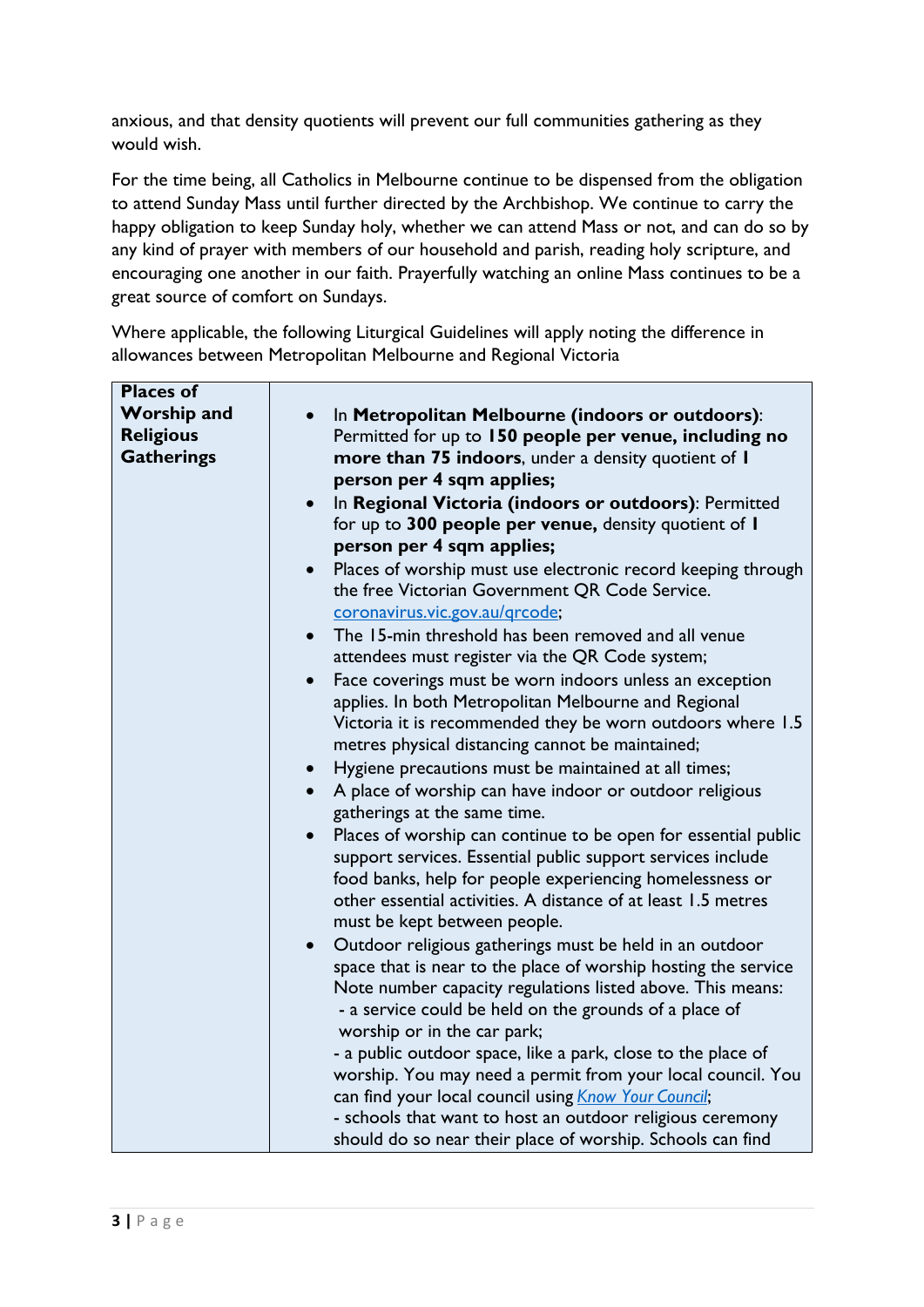|                                                   | further information on advice for schools and through                                                                                                                                                                                                                                                                                                                                                                                                                                                                                                                                                                                                                                                                                                                                                                    |
|---------------------------------------------------|--------------------------------------------------------------------------------------------------------------------------------------------------------------------------------------------------------------------------------------------------------------------------------------------------------------------------------------------------------------------------------------------------------------------------------------------------------------------------------------------------------------------------------------------------------------------------------------------------------------------------------------------------------------------------------------------------------------------------------------------------------------------------------------------------------------------------|
|                                                   | Melbourne Archdiocese Catholic Schools.                                                                                                                                                                                                                                                                                                                                                                                                                                                                                                                                                                                                                                                                                                                                                                                  |
|                                                   |                                                                                                                                                                                                                                                                                                                                                                                                                                                                                                                                                                                                                                                                                                                                                                                                                          |
| <b>General</b><br>Liturgical<br><b>Guidelines</b> | These Liturgical Guidelines are intended to assist Clergy and faithful<br>in the reverent and joyful celebration of Holy Mass while maintaining<br>the health and safety precautions offered through health and<br>government authorities. It is by carefully observing the directives and<br>precautions outlined in this document that the celebration of Mass,<br>even with continued limitations of restrictions, can take place<br>prudently. We look forward to gathering together with all our<br>people to safely celebrate the Eucharistic Sacrifice, but in the<br>meantime we will follow these guidelines with diligence, using<br>common sense and respect for others.<br><b>FACE COVERINGS and SANITISING</b><br>In Metropolitan Melbourne and Regional Victoria - all                                     |
|                                                   | people must carry a face covering when they leave home<br>unless they have a lawful reason not to. Face coverings must<br>be worn indoors (except if at home), or if an exception<br>applies. In both Metropolitan Melbourne and Regional<br>Victoria it is recommended they be worn outdoors where 1.5<br>metres physical distancing cannot be maintained;<br>Sanitiser must continue to be used regularly throughout the<br>$\bullet$<br>Liturgy, and celebrants must visibly sanitise before and after<br>the distribution of Holy Communion.<br>For Clergy: A reminder that face coverings must be worn as<br>you enter for Mass. They may be removed during the<br>celebration of Mass, but are to be placed back on for the<br>distribution of Holy Communion and at the conclusion of<br>Mass as you process out. |
|                                                   | <b>SINGING</b> (see reference further below)                                                                                                                                                                                                                                                                                                                                                                                                                                                                                                                                                                                                                                                                                                                                                                             |
|                                                   | <b>LITURGY OF THE WORD</b><br>In Regional Victoria and Metropolitan Melbourne:<br>All participants must wear a face covering when indoors at all<br>times (except if at home) and unless under 12years of age or<br>have a lawful reason not to.<br>The reader may lower his/her face covering for the readings.<br>This applies as well for the Universal Prayer.<br>• This same direction is extended for a cantor (or singers<br>where further numbers permit): when the cantor is singing,<br>the face covering may be lowered. It must be worn at all<br>other times.                                                                                                                                                                                                                                               |
|                                                   | <b>LITURGY OF THE EUCHARIST</b><br>The hosts to be consecrated for the faithful should be placed<br>on a separate Paten (or Ciborium) to the Paten holding the<br>host that the priest will consume.                                                                                                                                                                                                                                                                                                                                                                                                                                                                                                                                                                                                                     |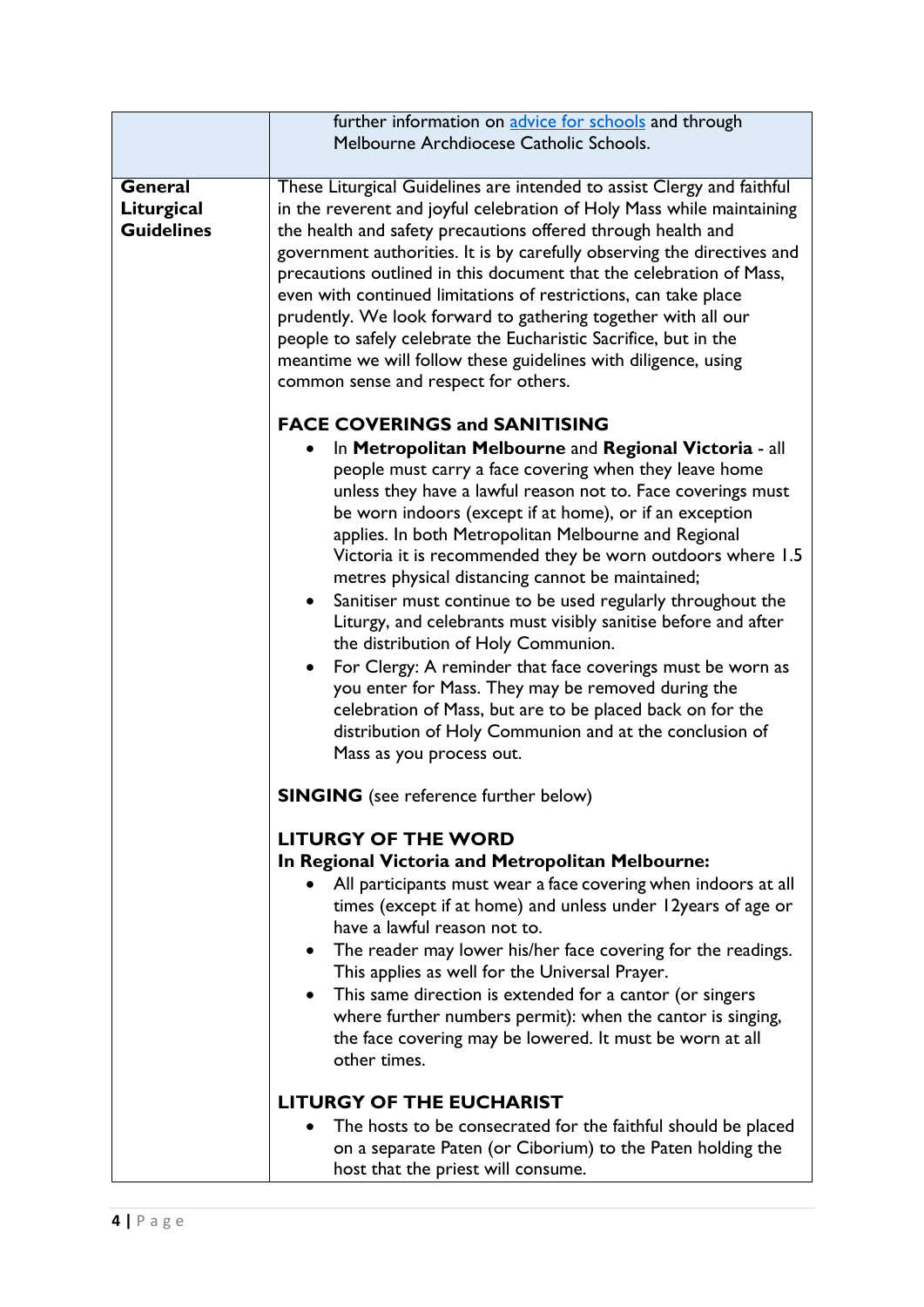| All concelebrating priests must intinct, thereby receiving the<br>Body and Blood of Jesus Christ.                                                                                                                                                                                                                                                                                                                                                                                                                                                                                                                                                                                                                            |
|------------------------------------------------------------------------------------------------------------------------------------------------------------------------------------------------------------------------------------------------------------------------------------------------------------------------------------------------------------------------------------------------------------------------------------------------------------------------------------------------------------------------------------------------------------------------------------------------------------------------------------------------------------------------------------------------------------------------------|
| <b>HOLY COMMUNION</b><br>The following information is designed to allow for the distribution of Holy<br>Communion at Mass in a safe manner for both ministers and<br>communicants. All liturgical norms that govern the ordinary distribution of<br>Holy Communion are observed in these norms, preserving the integrity of<br>the celebration and distribution of the Eucharist.                                                                                                                                                                                                                                                                                                                                            |
| We are now able to gather, even though with small numbers, and to<br>again receive Holy Communion. Receiving Our Lord in this way is a<br>moment of great significance and of personal intimacy with Jesus, and<br>the Church wants to ensure it is done with dignity and respect.                                                                                                                                                                                                                                                                                                                                                                                                                                           |
| The Sacrament may be received without restriction both on the<br>tongue and in the hand at the decision of the person who is<br>distributing Holy Communion. The Archbishop leaves it to each<br>minister distributing the Sacrament to determine whether they feel<br>comfortable doing so on the tongue at this stage. Everyone is asked<br>to be patient – we have a number of clergy and people who are in a<br>high risk category for their health due to age or other factors, so the<br>lifting of this provision is subject to the minister in each<br>circumstance. Ministers are asked to show care and regard for<br>communicants, most of whom have not been at Mass in any regular<br>way for most of the year. |
| All participants must wear a face covering indoors at all times, unless<br>under 12years of age or have a lawful reason not to;                                                                                                                                                                                                                                                                                                                                                                                                                                                                                                                                                                                              |
| The following directions are recommended:                                                                                                                                                                                                                                                                                                                                                                                                                                                                                                                                                                                                                                                                                    |
| The Priest or (minister) and Communicant.                                                                                                                                                                                                                                                                                                                                                                                                                                                                                                                                                                                                                                                                                    |
| In Regional Victoria and Metropolitan Melbourne as follows:<br>Face Coverings are to be worn for the distribution of Holy<br>Communion.<br>Communicants are only to receive the Host, there is to be no<br>sharing of the Chalice.<br>Instructions on receiving Holy Communion should be given<br>to communicants at the time of the Fraction Rite.<br>Minister sanitises hands before beginning distribution.<br>Each communicant comes forward to a place approximately<br>1.5 metres away from the minister and removes one side of<br>their mask, and sanitises their hands at a sanitation station<br>provided nearby.                                                                                                  |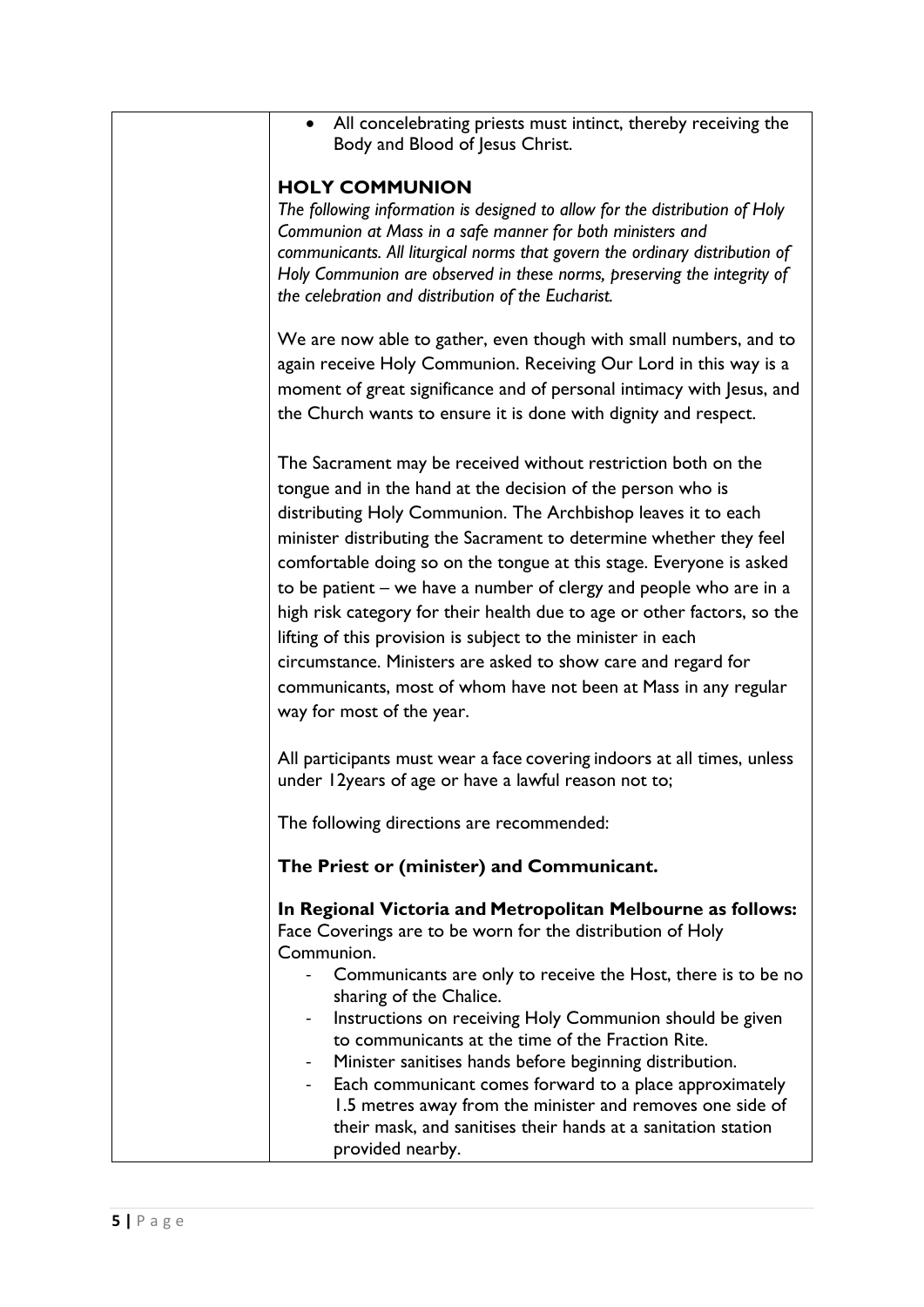|                | The communicant then enters into dialogue with the minister:<br>"Body of Christ"; "Amen." from the 1.5 metre distance.                                                                                                                                                                                                                                                                                                                                                                                                                                                                                                                                                         |
|----------------|--------------------------------------------------------------------------------------------------------------------------------------------------------------------------------------------------------------------------------------------------------------------------------------------------------------------------------------------------------------------------------------------------------------------------------------------------------------------------------------------------------------------------------------------------------------------------------------------------------------------------------------------------------------------------------|
|                |                                                                                                                                                                                                                                                                                                                                                                                                                                                                                                                                                                                                                                                                                |
|                | Minister places the host slightly above the outstretched and<br>flat hands of the communicant who receives the Blessed                                                                                                                                                                                                                                                                                                                                                                                                                                                                                                                                                         |
|                | Sacrament then steps to the side to place the host on their                                                                                                                                                                                                                                                                                                                                                                                                                                                                                                                                                                                                                    |
|                |                                                                                                                                                                                                                                                                                                                                                                                                                                                                                                                                                                                                                                                                                |
|                | tongue.                                                                                                                                                                                                                                                                                                                                                                                                                                                                                                                                                                                                                                                                        |
|                | The communicant replaces their face covering and returns to<br>their seat.                                                                                                                                                                                                                                                                                                                                                                                                                                                                                                                                                                                                     |
|                | During the distribution of Communion, if the minister makes<br>physical contact with the communicant, the minister will be<br>required to sanitise his hand thoroughly. For such sanitisation<br>to be possible, a table with hand sanitiser should also be<br>placed in proximity to the minister distributing Communion.                                                                                                                                                                                                                                                                                                                                                     |
|                | Minister must sanitise their hands after completing<br>distribution.                                                                                                                                                                                                                                                                                                                                                                                                                                                                                                                                                                                                           |
|                | Those receiving Holy Communion on the tongue should be                                                                                                                                                                                                                                                                                                                                                                                                                                                                                                                                                                                                                         |
|                | requested to present last. It is advised that sanitation take<br>place between each communicant in this instance.                                                                                                                                                                                                                                                                                                                                                                                                                                                                                                                                                              |
| <b>Singing</b> | Singing is permitted under certain conditions:                                                                                                                                                                                                                                                                                                                                                                                                                                                                                                                                                                                                                                 |
|                |                                                                                                                                                                                                                                                                                                                                                                                                                                                                                                                                                                                                                                                                                |
|                | In Regional Victoria and Metropolitan Melbourne,<br>face coverings must be worn by the congregation when<br>singing indoors at all times. This will create difficulties for<br>singing, and congregants should be encouraged to either<br>refrain from singing, or to do so softly.<br>Face coverings must be worn by cantors or choirs<br>$\overline{\phantom{0}}$<br>indoors. They may be removed during the period of<br>singing but must be replaced and worn otherwise.<br>Further recommendations when singing can take place include:<br>Singing outside, or in a well-ventilated room (with<br>windows open);<br>Physical distancing of at least 2 metres between each |
|                | person while singing;<br>Short performances (of less than an hour);                                                                                                                                                                                                                                                                                                                                                                                                                                                                                                                                                                                                            |
|                | singing softly;                                                                                                                                                                                                                                                                                                                                                                                                                                                                                                                                                                                                                                                                |
|                | Fans, free standing or ceiling, are not recommended for                                                                                                                                                                                                                                                                                                                                                                                                                                                                                                                                                                                                                        |
|                | use in enclosed indoor spaces for singing. Performers                                                                                                                                                                                                                                                                                                                                                                                                                                                                                                                                                                                                                          |
|                | should be 5 meters from the audience where practical.                                                                                                                                                                                                                                                                                                                                                                                                                                                                                                                                                                                                                          |
|                |                                                                                                                                                                                                                                                                                                                                                                                                                                                                                                                                                                                                                                                                                |
| <b>Private</b> | Places of worship may be open for private worship in                                                                                                                                                                                                                                                                                                                                                                                                                                                                                                                                                                                                                           |
| Worship        | <b>Regional Victoria and Metropolitan Melbourne</b>                                                                                                                                                                                                                                                                                                                                                                                                                                                                                                                                                                                                                            |
|                |                                                                                                                                                                                                                                                                                                                                                                                                                                                                                                                                                                                                                                                                                |
|                | In Regional Victoria and Metropolitan Melbourne<br>where permitted, face coverings must be worn by anyone                                                                                                                                                                                                                                                                                                                                                                                                                                                                                                                                                                      |
|                | attending indoor prayer;                                                                                                                                                                                                                                                                                                                                                                                                                                                                                                                                                                                                                                                       |
|                | There is no specific limit on time for private prayer, but all                                                                                                                                                                                                                                                                                                                                                                                                                                                                                                                                                                                                                 |
|                | $\bullet$<br>number caps for either Regional Victoria or                                                                                                                                                                                                                                                                                                                                                                                                                                                                                                                                                                                                                       |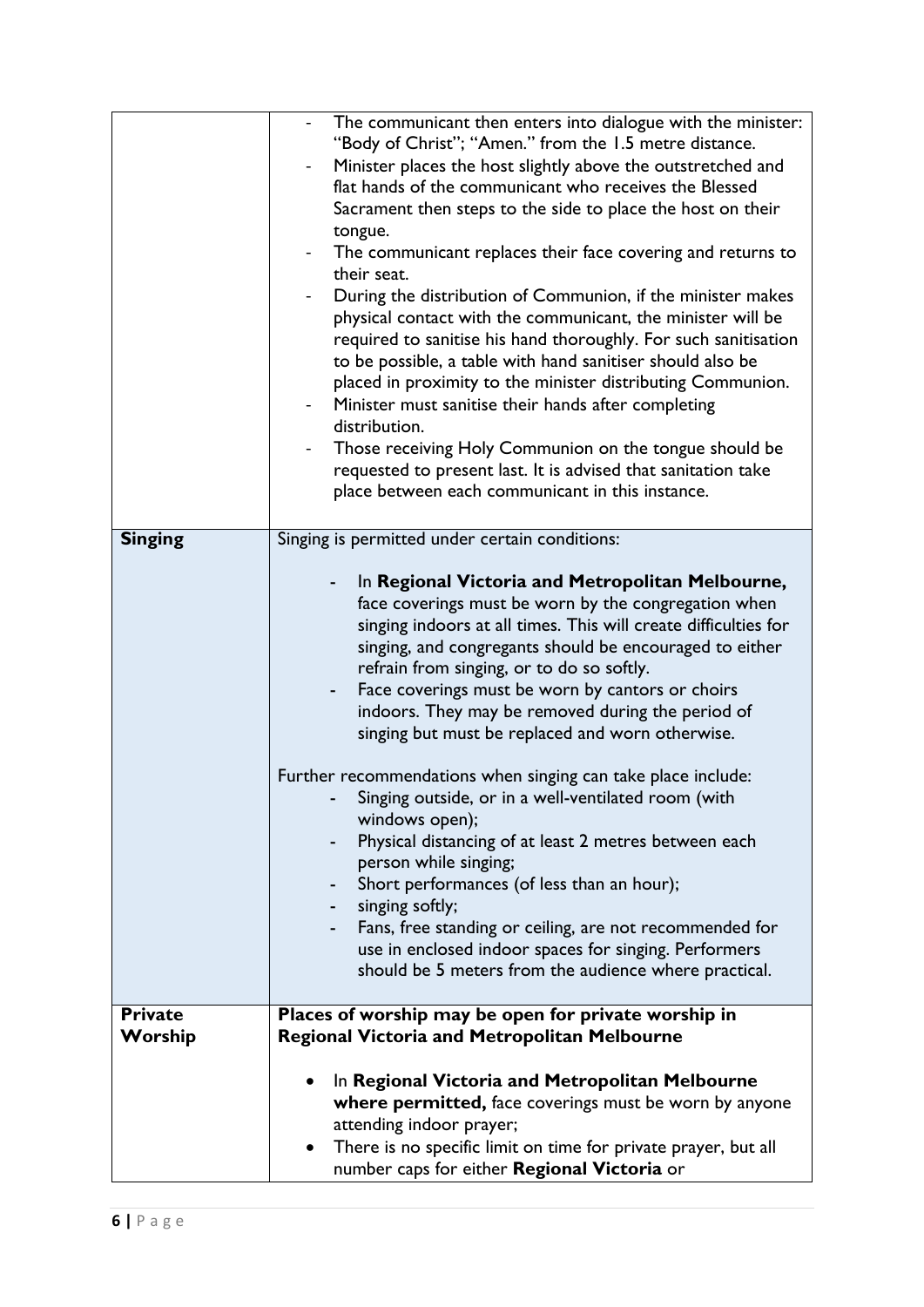|                       | Metropolitan Melbourne, and density quotients must be                 |
|-----------------------|-----------------------------------------------------------------------|
|                       | adhered to, as well as distancing, hygiene precautions. All           |
|                       | factors should form part of the parish COVIDsafe plans;               |
|                       | Note record keeping requirements below.                               |
|                       |                                                                       |
| <b>Record Keeping</b> | All venues for faith organisations, must apply the four square metre  |
|                       | rule and use electronic record keeping through the free Victorian     |
|                       | Government QR Code Service.                                           |
|                       |                                                                       |
|                       | The 15-minute threshold has been removed and all venue attendees      |
|                       | must register. Venue number caps musts be adhered to depending        |
|                       | on region.                                                            |
| <b>Signage</b>        | Where a place of worship has a publicly accessible space, faith       |
|                       | organisations must display signage at each public entry to each       |
|                       | indoor and outdoor space, indicating maximum capacity, COVIDSafe      |
|                       | hygiene and physical distancing requirements.                         |
| <b>Cleaning</b>       | Faith organisations should ensure shared spaces and public spaces are |
|                       | cleaned with disinfectant regularly, with high touch surfaces cleaned |
|                       | twice each day. Shared equipment should be cleaned between uses.      |
|                       |                                                                       |
|                       | • Reusable and communal resources such as service sheets, religious   |
|                       | texts, etc. may be used but must be cleaned between uses. It is       |
|                       | recommended that single use print outs be used, or people should      |
|                       | be encouraged to bring their own items of significance.               |
|                       |                                                                       |
|                       | • Devotional items may be left in place but must be venerated in      |
|                       | ways that do not involve touching or kissing them (such as by bowing  |
|                       | or other faith appropriate action).                                   |
|                       |                                                                       |
| Weddings              | Weddings can be held indoors or outdoors under the following          |
|                       | conditions:                                                           |
|                       |                                                                       |
|                       | In Regional Victoria, Weddings are permitted with no more             |
|                       | than 50 people (including the two persons being married,              |
|                       | celebrant, two witnesses).                                            |
|                       |                                                                       |
|                       | In Metropolitan Melbourne, Weddings are permitted with no             |
|                       | more than 20 people (including the two persons being married,         |
|                       | celebrant, two witnesses).                                            |
|                       |                                                                       |
|                       | A place of worship must apply the four square metre rule to           |
|                       | ensure people have enough room to maintain 1.5 metres distance        |
|                       | between them. The square metre rule includes the couple and the       |
|                       | celebrant, but not the photographer. Children under babies 12         |
|                       | months of age are not included.                                       |
|                       |                                                                       |
|                       | Face coverings must be worn by all participants indoors,              |
|                       | except the Bride and Groom who do not need to wear face               |
|                       | coverings during the ceremony.                                        |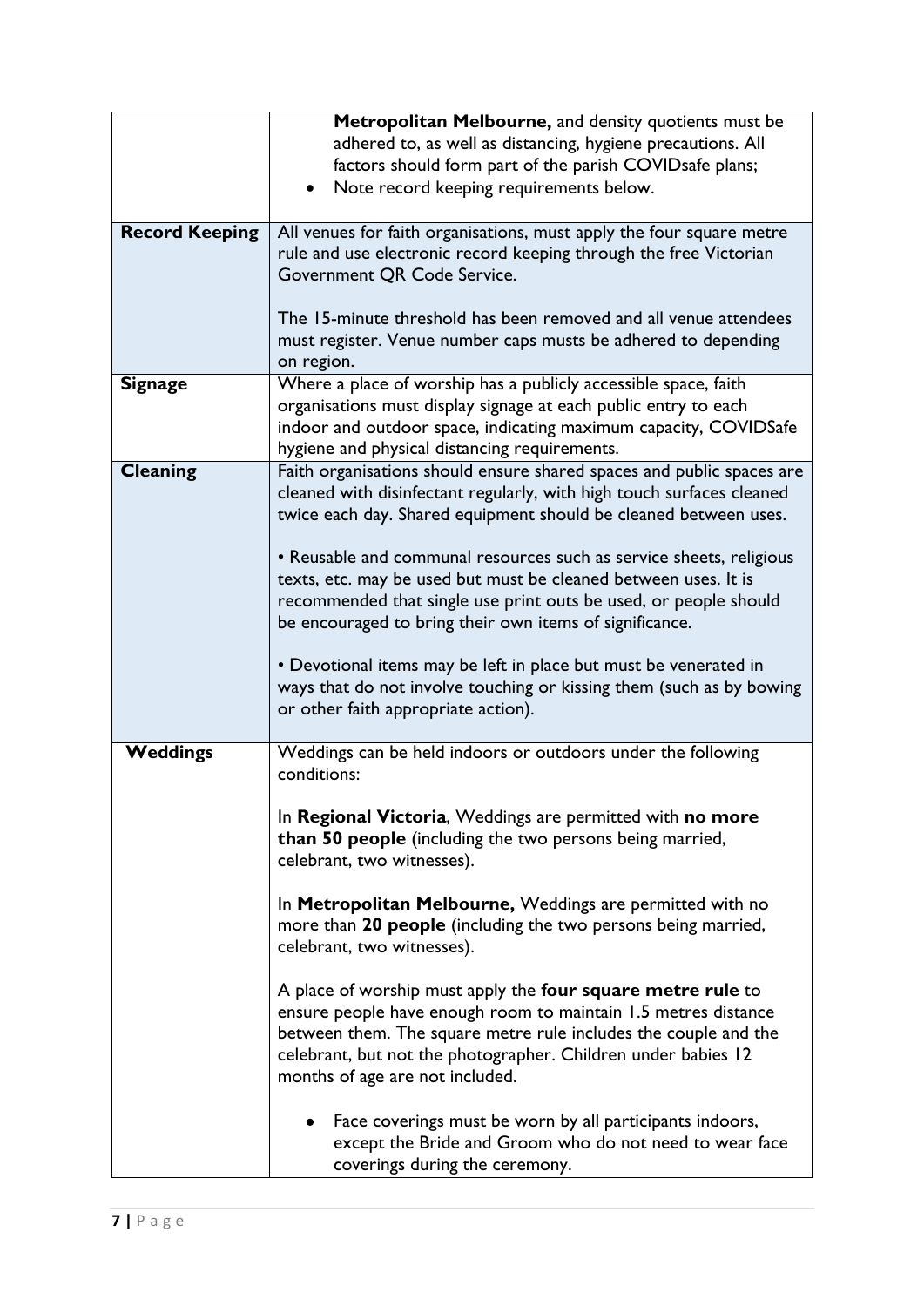|                 | Face coverings can be removed for photos, but people must                                                     |
|-----------------|---------------------------------------------------------------------------------------------------------------|
|                 | be encouraged to stay 1.5m away from others.                                                                  |
|                 | Hygiene precautions must be maintained throughout;                                                            |
|                 | It is recommended that face coverings be worn outdoors in                                                     |
|                 | Metropolitan Melbourne and in Regional Victoria where 1.5                                                     |
|                 | metres physical distancing cannot be maintained;                                                              |
|                 | A photographer is not counted as a guest under the wedding<br>$\bullet$                                       |
|                 | gathering limits. There is no limit on the number of                                                          |
|                 | photographers or videographers for each wedding. When                                                         |
|                 | taking photos, a photographer should always stay 1.5 metres                                                   |
|                 | away from others.                                                                                             |
|                 | Following a wedding, the church must be cleaned.                                                              |
| <b>Funerals</b> | Funerals can be held indoors or outdoors under the following                                                  |
|                 | conditions:                                                                                                   |
|                 | In Regional Victoria, Funerals are permitted with no more                                                     |
|                 | than 100 people (and those necessary to conduct the                                                           |
|                 | funeral);                                                                                                     |
|                 | In Metropolitan Melbourne, Funerals are permitted with                                                        |
|                 | no more than 75 people (and those necessary to conduct                                                        |
|                 | the funeral);                                                                                                 |
|                 | Children under 12 months old are not counted towards this                                                     |
|                 | cap;                                                                                                          |
|                 | Places of worship must apply the four square metre rule                                                       |
|                 | to ensure people have enough room to maintain 1.5 metres                                                      |
|                 | distance between them;                                                                                        |
|                 | Face coverings must be worn by all participants including                                                     |
|                 | those conducting the funeral and any technicians or                                                           |
|                 | musicians;                                                                                                    |
|                 | Hygiene precautions must be maintained throughout;<br>$\bullet$                                               |
|                 | It is recommended that face coverings be worn outdoors in<br>$\bullet$                                        |
|                 | Metropolitan Melbourne and in Regional Victoria where 1.5<br>metres physical distancing cannot be maintained. |
|                 |                                                                                                               |
|                 | Permission is granted to hold the funeral liturgy in a funeral<br>parlour, if the family so wish;             |
|                 |                                                                                                               |
|                 | Following a funeral, the church must be cleaned.                                                              |
| <b>Baptisms</b> | Baptisms may be celebrated in Regional Victoria and                                                           |
|                 | Metropolitan Melbourne under the latest indoor and outdoor                                                    |
|                 | Religious Gatherings and Ceremonies limits.                                                                   |
|                 |                                                                                                               |
|                 | All participants must wear a face covering when indoors at all                                                |
|                 | times, unless under 12years of age or have a lawful reason                                                    |
|                 | not to. Even with a face covering, participants should keep at                                                |
|                 | least 1.5 metres distance between themselves and others                                                       |
|                 | (unless they are people that live with each other). It is                                                     |
|                 | recommended that face coverings be worn outdoors in                                                           |
|                 | Metropolitan Melbourne and in Regional Victoria where 1.5                                                     |
|                 | metres physical distancing cannot be maintained;                                                              |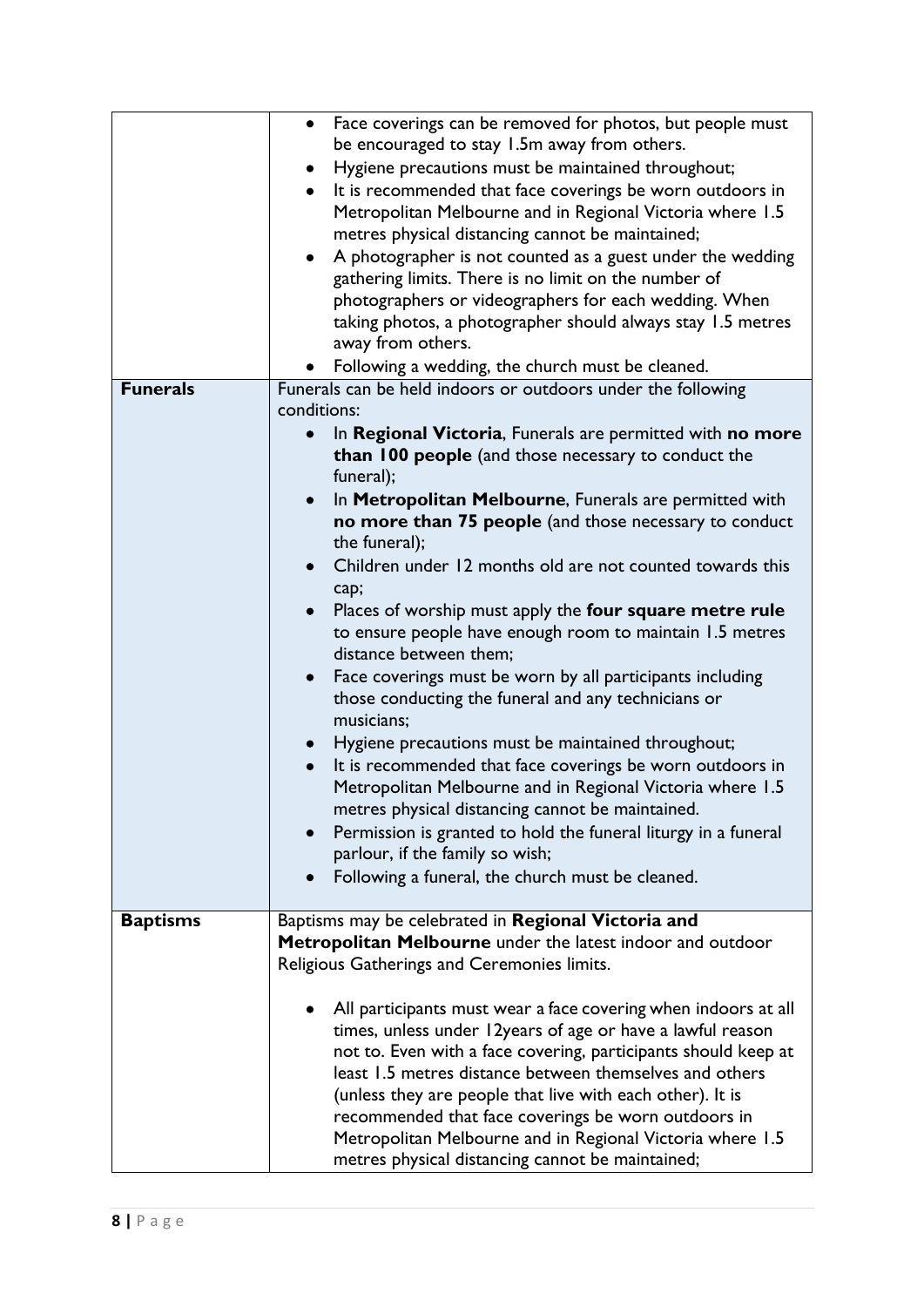| Face coverings can be removed for photos, but people must<br>$\bullet$<br>be encouraged to stay 1.5m away from others;<br>Baptism by immersion or baptisms using already blessed<br>water are to be avoided. Fresh water is to be used in every<br>individual instance of baptism, and immediately drained<br>afterwards;<br>Fresh water is blessed and used for each baptism;<br>٠<br>• The child to be baptised is held by the parents throughout;<br>The welcoming blessing of the child is done by the priest<br>$\bullet$<br>without physical contact with the child;<br>The two anointings are done using single-use cotton buds;<br>The water is poured by the priest on the head of the child<br>from above:<br>The dressing of the child in a white garment is done by the<br>$\bullet$<br>parents; |
|--------------------------------------------------------------------------------------------------------------------------------------------------------------------------------------------------------------------------------------------------------------------------------------------------------------------------------------------------------------------------------------------------------------------------------------------------------------------------------------------------------------------------------------------------------------------------------------------------------------------------------------------------------------------------------------------------------------------------------------------------------------------------------------------------------------|
| The lighting of the candle is done by the person holding the<br>candle;<br>Hygiene precautions must be maintained throughout;                                                                                                                                                                                                                                                                                                                                                                                                                                                                                                                                                                                                                                                                                |
| Following a Baptism indoors, the church must be cleaned.<br>٠                                                                                                                                                                                                                                                                                                                                                                                                                                                                                                                                                                                                                                                                                                                                                |
| In Regional Victoria and Metropolitan Melbourne, First and<br>Second Rite of Reconciliation may be celebrated in line with<br>all applicable density, distancing and hygiene regulations.<br>Face coverings must be worn indoors at all times;<br>The 15 mins threshold has been removed, and Record<br>Keeping is now mandatory;<br>If there arises an urgent need to impart sacramental<br>$\bullet$<br>absolution to several people together out of grave necessity<br>(eg. to a group of persons in a hospital setting who are dying<br>from Coronavirus), then permission is to be sought from the<br>Regional Vicar. The provisions of Cans.961 and 962 are to be<br>met and applied for validity.<br>Confirmations may be celebrated in Regional Victoria and                                         |
|                                                                                                                                                                                                                                                                                                                                                                                                                                                                                                                                                                                                                                                                                                                                                                                                              |
| Metropolitan Melbourne in line with all applicable density,<br>distancing and hygiene regulations.<br>- In consultation with the Regional Vicar, parish priests are delegated                                                                                                                                                                                                                                                                                                                                                                                                                                                                                                                                                                                                                                |
|                                                                                                                                                                                                                                                                                                                                                                                                                                                                                                                                                                                                                                                                                                                                                                                                              |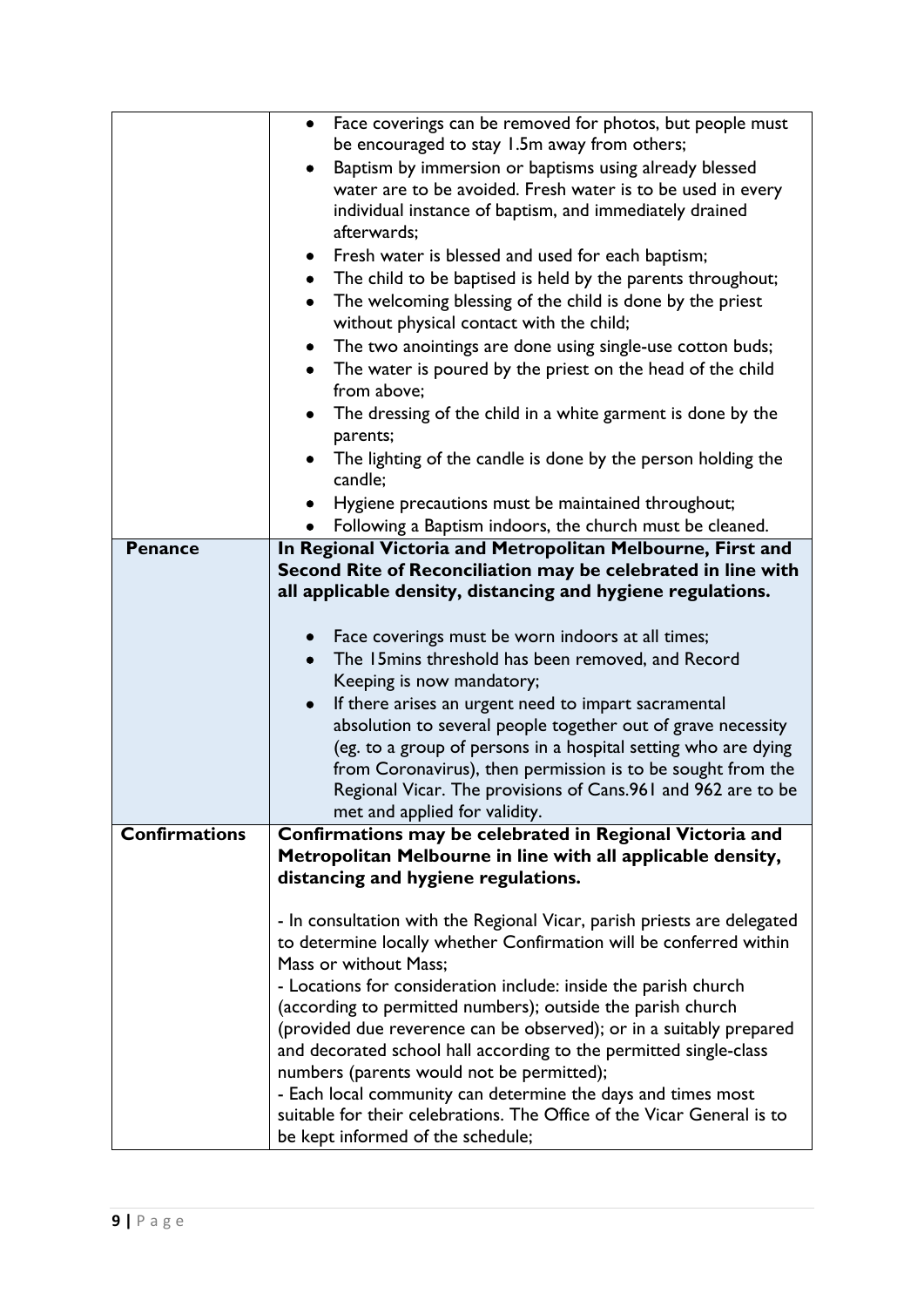| - In consultation with the Regional Vicar, in parishes with large<br>numbers of candidates, a parish priest may enlist another parish   |
|-----------------------------------------------------------------------------------------------------------------------------------------|
| priest from a neighbouring parish to assist with some sessions;                                                                         |
| - When possible, pastors should provide live-streaming services of<br>the celebration of the Order of Confirmation. This will offer the |
| Confirmandi and families happy memories about this important                                                                            |
| celebration.                                                                                                                            |
| <b>B. The Celebration</b>                                                                                                               |
| - The Sacrament is to be celebrated using the approved Rite of                                                                          |
| Confirmation (within Mass or Outside of Mass);                                                                                          |
| - All participants, including the celebrant, must wear face<br>coverings unless they are under 12 years of age or have a                |
| lawful reason not to;                                                                                                                   |
| - The four square rule for a Place of Worship must be                                                                                   |
| applied;                                                                                                                                |
| - Conduct all standard protocols for preparing and sanitising the<br>liturgical space before and after the celebration;                 |
| - The Priest is to follow the health and safety guidelines enumerated                                                                   |
| in the Archdiocesan guidelines for the celebration of the Mass;                                                                         |
| - Prior to the start of the liturgy, a small table should be placed                                                                     |
| appropriately that would hold the Sacred Chrism, a purificator,                                                                         |
| sufficient cotton swabs (I for each candidate), and an empty                                                                            |
| container (with a lid) to act as a receptacle for the disposal of the<br>swabs;                                                         |
| - The Priest, the candidate for Confirmation (if over the age of 12),                                                                   |
| and the proxy sponsor/sponsor are to wear a face covering                                                                               |
| throughout the sacramental action.                                                                                                      |
| <b>C. Gestures during Confirmation</b>                                                                                                  |
| The Laying on of Hands:<br>This is to take place by a gesture of extending your hands over and                                          |
| above the heads of the group of candidates to be confirmed, as the                                                                      |
| Prayer of Confirmation is said. There is to be no physical contact                                                                      |
| with anyone to be confirmed.                                                                                                            |
| Anointing with Chrism:                                                                                                                  |
| - The Sacred Chrism to be used during the Sacrament should be                                                                           |
| poured into a separate vessel than the one in which the Chrism is<br>kept. The vessel must be sanitised properly before use.            |
| - The Priest is to sanitise his hands prior to the anointing with                                                                       |
| Chrism.                                                                                                                                 |
| - A single-use cotton swab, dipped into the Chrism, must be used to                                                                     |
| anoint. There is to be no physical contact with the one being                                                                           |
| anointed. The tip of the cotton swab is used to anoint on the                                                                           |
| forehead. The cotton bud is to be immediately disposed of after each                                                                    |
| single use in the container provided. A new cotton bud is to be used                                                                    |
| for each person to be anointed.                                                                                                         |
| - The Priest should use sanitiser as often as needed.                                                                                   |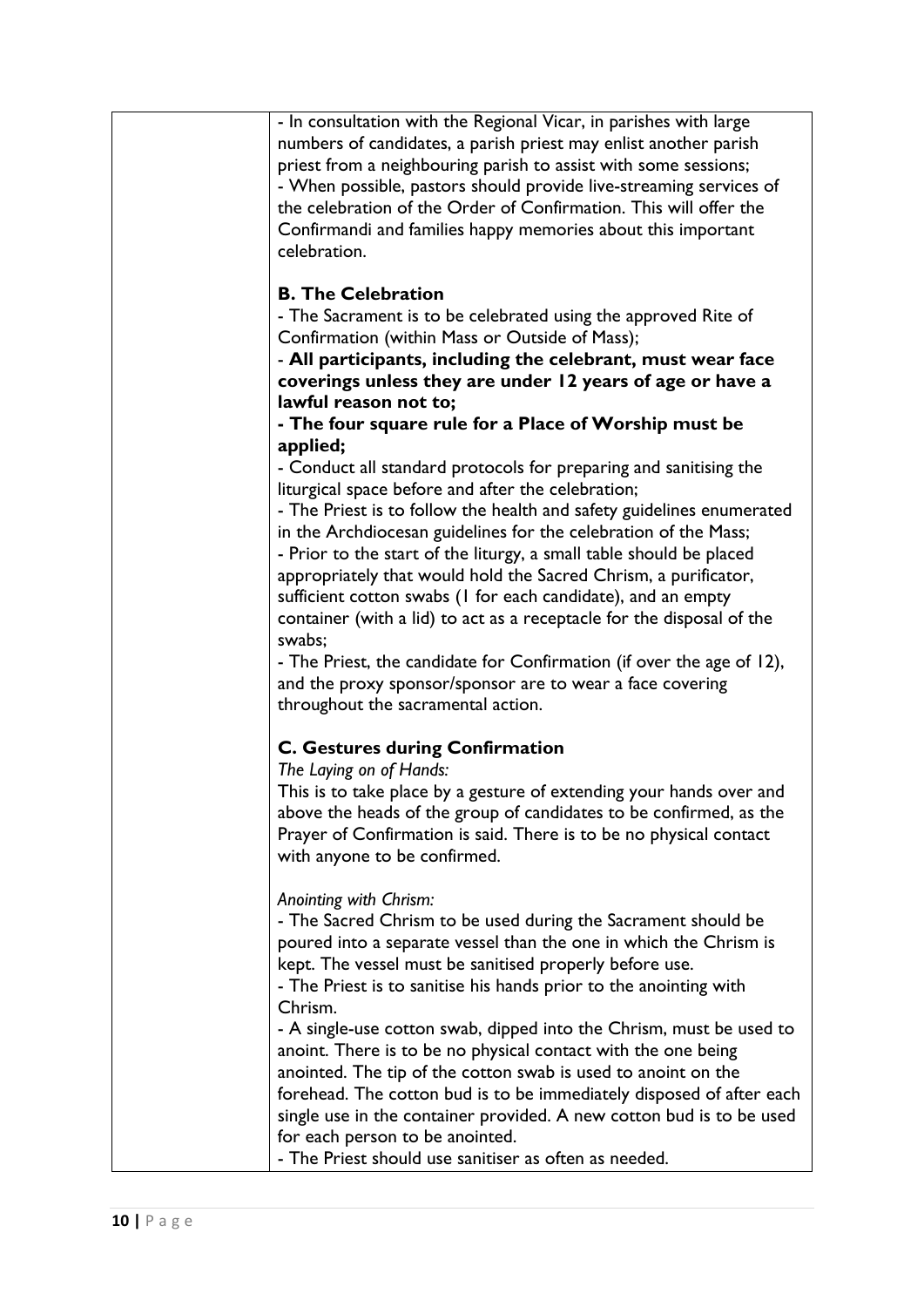|                     | - Any leftover Chrism in the vessel should be disposed of in the                                                                            |
|---------------------|---------------------------------------------------------------------------------------------------------------------------------------------|
|                     | liturgically proper manner. It should not be returned to the container                                                                      |
|                     | in which the Chrism is usually stored.                                                                                                      |
|                     | - If needed, more Chrism can be obtained from the Cathedral in the<br>usual way.                                                            |
|                     |                                                                                                                                             |
|                     | <b>Gesture of Peace:</b>                                                                                                                    |
|                     | The gesture of peace (e.g. hand shake, the touching of the cheek),                                                                          |
|                     | no longer envisaged in the current Ritual, is to be dispensed with                                                                          |
|                     | entirely. The gesture is not to take place. The words of the exchange                                                                       |
|                     | of peace, however, are still to be said.                                                                                                    |
|                     | <b>Other Actions:</b>                                                                                                                       |
|                     | All other gestures or symbolic actions involving physical contact or                                                                        |
|                     | sharing are not permitted (e.g. lighting of candles; presenting of                                                                          |
|                     | symbols for confirmation; issuing of certificates; etc.).                                                                                   |
|                     | Sponsor/s:                                                                                                                                  |
|                     | If the density quotient for a church does not allow large enough                                                                            |
|                     | numbers to be present, it is encouraged that one proxy sponsor                                                                              |
|                     | stand in the place of the sponsors for all the candidates to be                                                                             |
|                     | confirmed in a single Liturgy. If adequate spacing and capacity allows,                                                                     |
|                     | each candidate may have their individual sponsor present along with                                                                         |
|                     | family. The sponsor is to remain near to the one to be confirmed,<br>but no physical contact is to be made. The sponsor is not to place     |
|                     | their hand upon the shoulder of the one to be confirmed, and must                                                                           |
|                     | wear their face covering at all times unless they are a member of the                                                                       |
|                     | household.                                                                                                                                  |
|                     |                                                                                                                                             |
|                     | <b>Other Considerations</b><br>- If pictures are requested by the Confirmandi for their families, it                                        |
|                     | should be taken in a planned and orderly manner so as to observe                                                                            |
|                     | physical distancing at all times.                                                                                                           |
|                     | - Simple gatherings after the celebration of Confirmation may take                                                                          |
|                     | place and must follow the directives under Social Gatherings.                                                                               |
|                     | - When recording in the Register the name of the priest who has                                                                             |
|                     | confirmed, note is to be made of the delegation granted by the<br>Regional Vicar, if appropriate. The same applies in notifying the Parish  |
|                     | of Baptism of the one confirmed. It is the Sponsor's name, not the                                                                          |
|                     | name of the proxy sponsor that should be registered.                                                                                        |
| Livestreaming       | In both Regional Victoria and Metropolitan Melbourne,                                                                                       |
|                     | technicians are included in the number limits and must adhere to                                                                            |
|                     | density quotients and distancing. Face coverings must be worn<br>indoors.                                                                   |
|                     |                                                                                                                                             |
| <b>Gathering on</b> | For Regional Victoria and Metropolitan Melbourne:                                                                                           |
| <b>Church Sites</b> |                                                                                                                                             |
|                     | Gatherings and meetings on Church sites (Parish Halls) can take                                                                             |
|                     | place under specific guidelines. Following Government directives for<br>Community Facilities and for Places of Worship, gathering on Church |
|                     |                                                                                                                                             |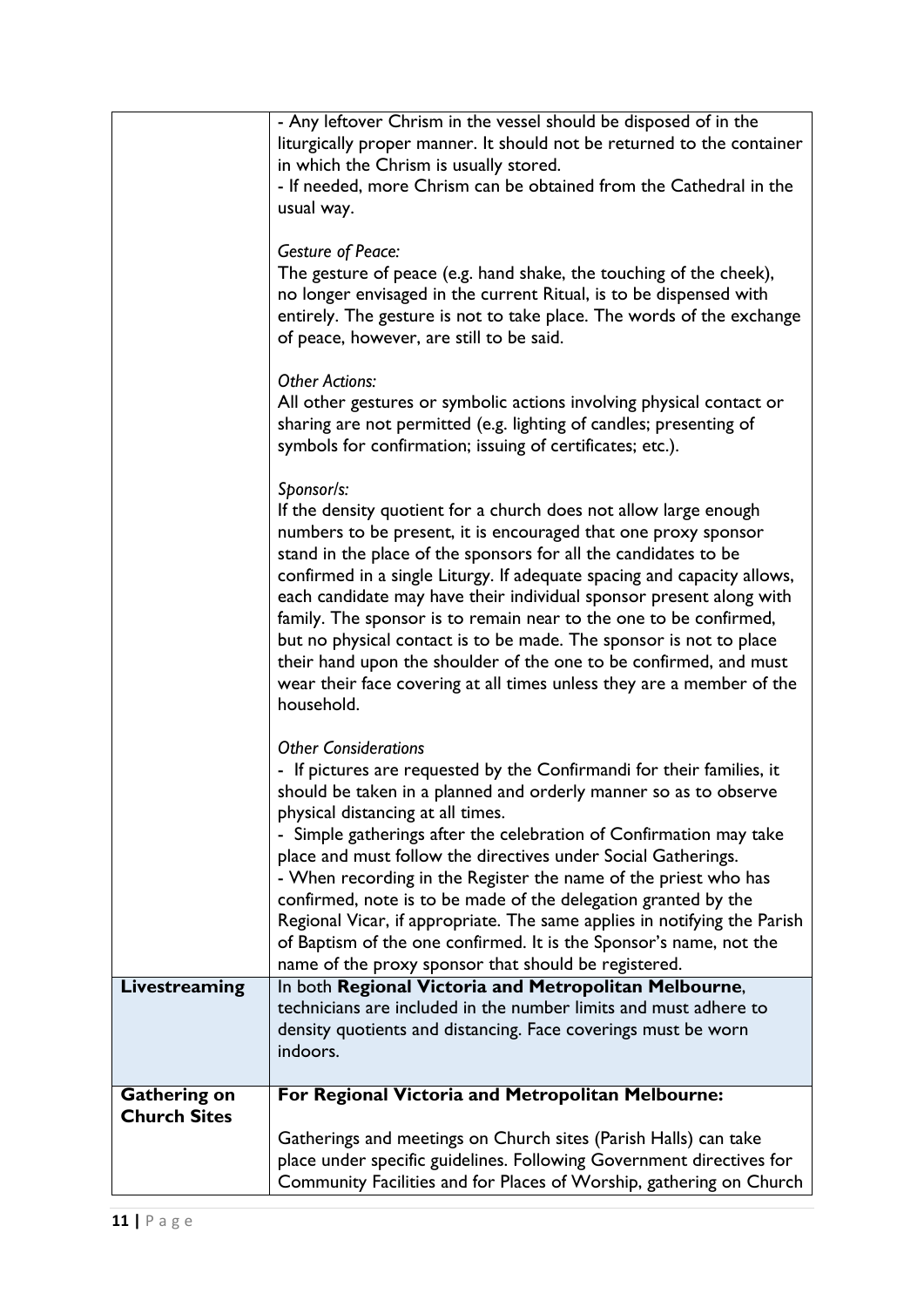|                                                               | Sites can take place under the following. Please note that Weddings<br>and Funerals are exceptions:                                                                                                                                                                                                                                                                                                                                                                                      |
|---------------------------------------------------------------|------------------------------------------------------------------------------------------------------------------------------------------------------------------------------------------------------------------------------------------------------------------------------------------------------------------------------------------------------------------------------------------------------------------------------------------------------------------------------------------|
|                                                               | In Metropolitan Melbourne the density quotient of I<br>person per 4sqm for the space must be used. A maximum<br>venue capacity is for 150 with maximum group sizes of 10<br>within that number, and no more than 75 indoors. For<br>Community sport the maximum cap indoors is 50 including<br>spectator parents, coaches etc.                                                                                                                                                           |
|                                                               | In Regional Victoria the density quotient of I person per<br>4sqm for the space must be used. Maximum venue capacity is<br>300 people with maximum group sizes of 50 within that<br>number. For Community sport, the venue limits must be<br>adhered to. If a venue is smaller than 600sqm, it can operate<br>with a lesser density quotient of I person per 2sqm provided<br>there is a COVID Marshall on site to confirm a 'green tick'<br>check before entry.                         |
|                                                               | • Mandatory QR Code record keeping must be in place;<br>Masks must be worn indoors at all times.                                                                                                                                                                                                                                                                                                                                                                                         |
|                                                               | Food or drink may be served at such meetings or gatherings, for<br>example providing congregants with tea, coffee and<br>refreshments. It is recommended that single use items are used to<br>serve food or drink, and that only designated people serve or<br>distribute food or drinks. (For example, one designated person uses<br>the urn to dispense hot water for tea, or one person serves food<br>using tongs and gloves). No self-serve buffet-style set ups should be<br>used. |
| <b>Public</b><br><b>Gatherings in</b><br><b>Public Spaces</b> | In Regional Victoria, up to 50 people are permitted from across<br>multiple households, friends and/or family, outdoors. Infants under<br>12 months not included in the cap.                                                                                                                                                                                                                                                                                                             |
|                                                               | In Metropolitan Melbourne, up to 20 people are permitted from<br>across multiple households, friends and/or family, outdoors. Infants<br>under 12 months not included in the cap.                                                                                                                                                                                                                                                                                                        |
|                                                               | A public place means an area that everyone can access, for<br>example a local park or the beach. Face coverings must outdoors in<br>Metropolitan Melbourne; and in Regional Victoria where 1.5 metres<br>physical distancing cannot be maintained.                                                                                                                                                                                                                                       |
| <b>Home Visits</b>                                            | In Regional Victoria private gatherings in the home are limited to<br>five (5) adults per day together or separately (dependants of<br>visiting adults are excluded from the cap).                                                                                                                                                                                                                                                                                                       |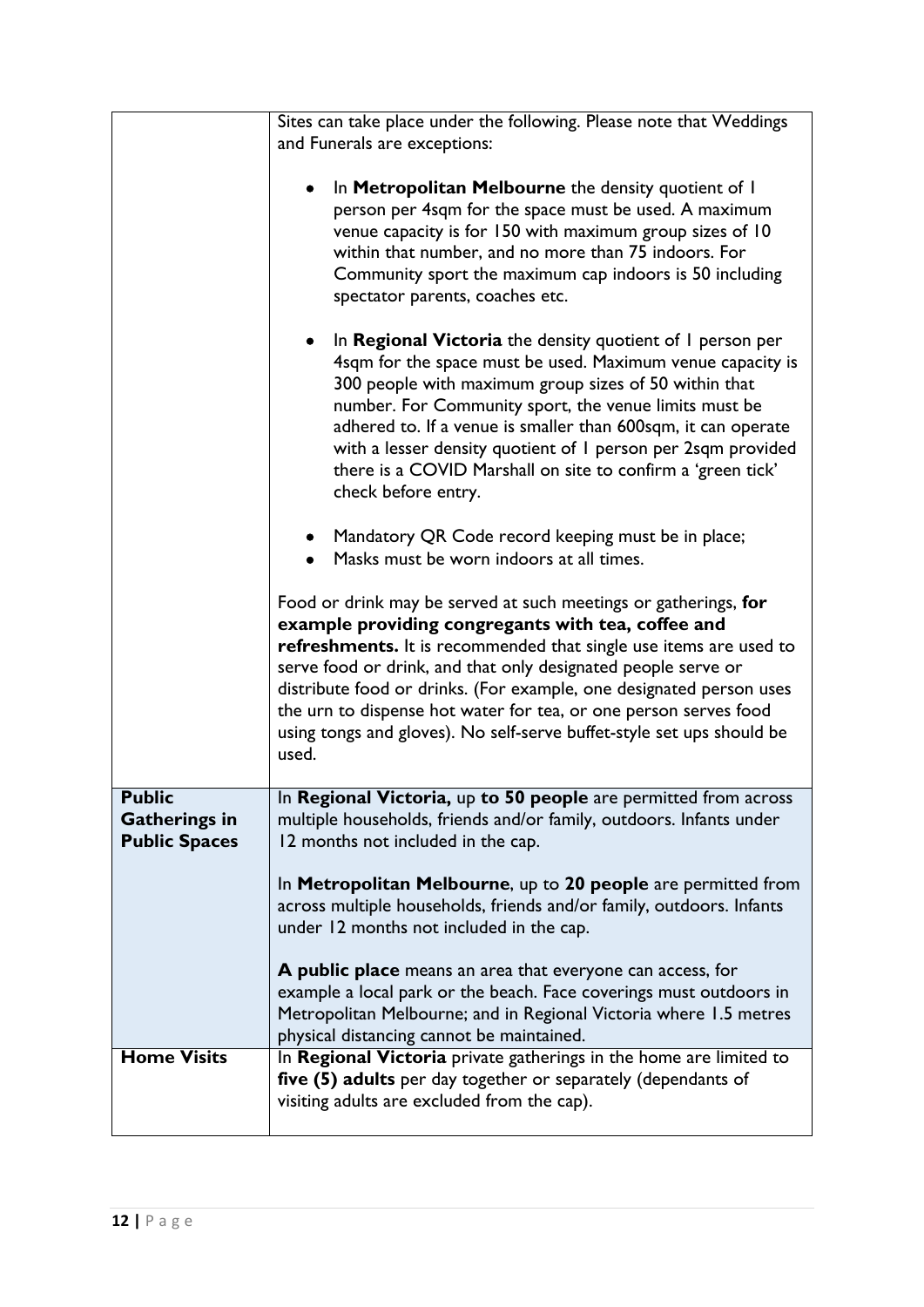|                        | In Metropolitan Melbourne private gatherings in the home are                                                          |
|------------------------|-----------------------------------------------------------------------------------------------------------------------|
|                        | limited to two (2) adults per day together or separately                                                              |
|                        | (dependants of visiting adults are excluded from the cap).                                                            |
|                        |                                                                                                                       |
| <b>Hospitals or</b>    | In Regional Victoria and Metropolitan Melbourne:                                                                      |
| <b>Care Facilities</b> |                                                                                                                       |
|                        | <b>Hospitals:</b> Visitors permitted into aged care or other care facility                                            |
|                        | settings for end-of-life reasons and permitted purposes only, as a                                                    |
|                        | support partner for birth, or a parent to accompany a child.                                                          |
|                        |                                                                                                                       |
|                        | Aged Care: Visitors permitted into aged care or other care facility                                                   |
|                        | setting for end-of-life reasons and permitted purposes only. Visits                                                   |
|                        | from a prospective resident is permitted with no more than one                                                        |
|                        | person accompanying.                                                                                                  |
|                        |                                                                                                                       |
|                        | Visitors to any Hospital or Care Facility across Victoria<br>must wear a fitted face covering. Contact should be made |
|                        | with the hospital or facility before visiting as they may have                                                        |
|                        | additional requirements, conditions or restrictions for                                                               |
|                        | visitors.                                                                                                             |
|                        |                                                                                                                       |
|                        | As previously communicated, when Anointing the Sick,                                                                  |
|                        | permission is given to lay on hands by holding them above,                                                            |
|                        | rather than upon the head, so as to avoid physical contact.                                                           |
|                        | The anointing is to be carried out by dipping a cotton wool                                                           |
|                        | ball, cotton bud into the bottle of Oil (do not use an Oil                                                            |
|                        | Stock).                                                                                                               |
|                        | Protective gloves could also be used, which can be disposed<br>$\bullet$                                              |
|                        | of appropriately after a single use. Anointing the head would                                                         |
|                        | be sufficient.                                                                                                        |
|                        | If Holy Communion is given, follow the guidelines below:                                                              |
|                        | Instructions from the health or care facility regarding sanitising                                                    |
|                        | and PPE; Wash hands or use a hand sanitiser once you enter a                                                          |
|                        | home (if applicable) must be met;                                                                                     |
|                        | Avoid any physical contact with the person or family during the<br>-                                                  |
|                        | visit;                                                                                                                |
|                        | Use a hand sanitiser again before distributing Communion;                                                             |
|                        | If the communicant usually receives Communion on the tongue,                                                          |
|                        | strongly encourage him or her, for your safety as well as his /                                                       |
|                        | hers, to receive Communion in the hand;                                                                               |
|                        | Wash or sanitise your hands after the visit;                                                                          |
|                        | Maintain optimum physical distance with everyone in the room,                                                         |
|                        | except the patient;                                                                                                   |
|                        | Do not offer comfort through any physical contact.<br>-                                                               |
|                        |                                                                                                                       |
|                        |                                                                                                                       |